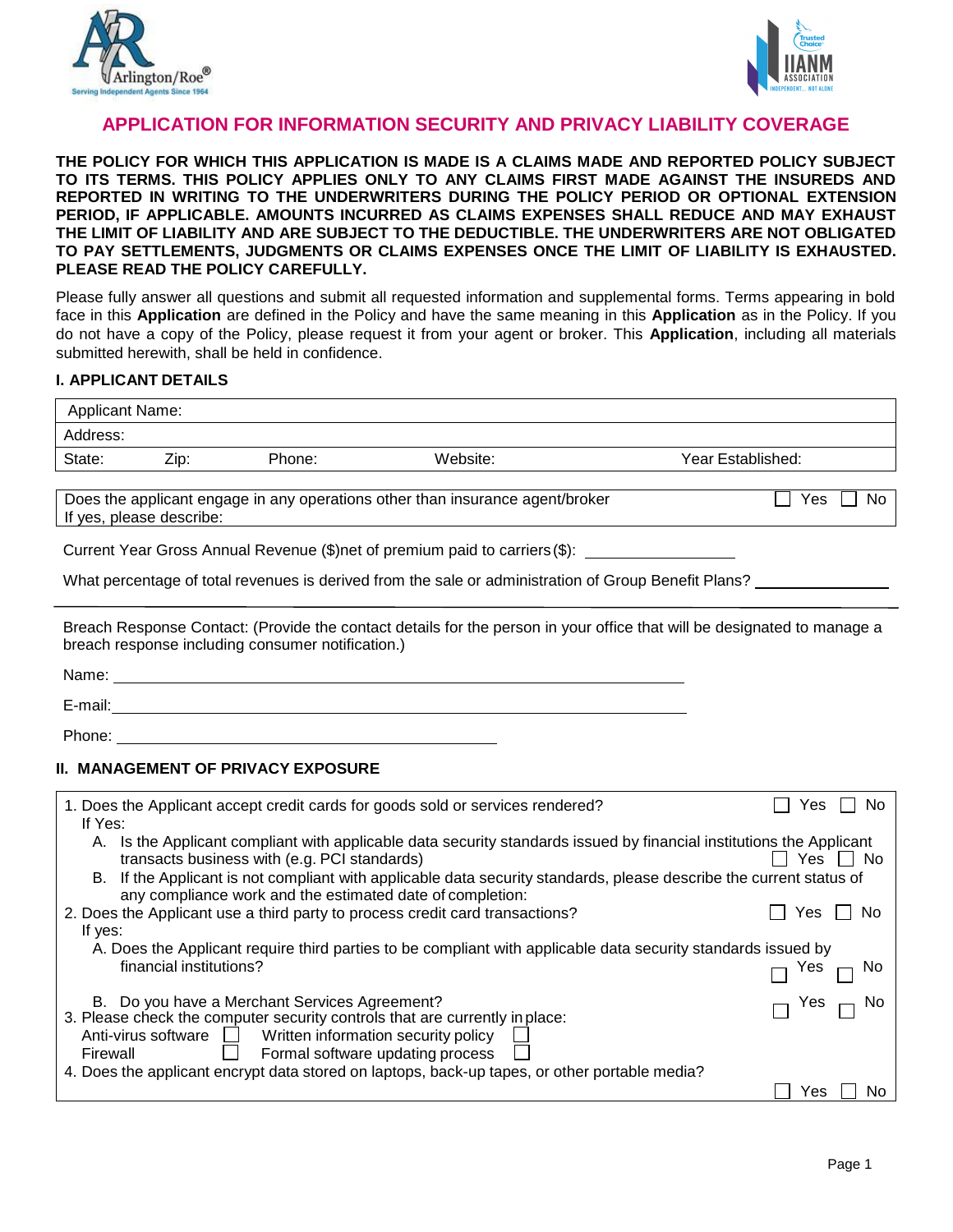#### **III. REGULATORY ISSUES**

| 1. Has the Applicant ever been investigated in respect of the safeguards for personally identifiable<br>information?<br>If yes, please explain:                                                                                                                                                                                                                                                                                                                                                                                                                                                        | Yes | No  |
|--------------------------------------------------------------------------------------------------------------------------------------------------------------------------------------------------------------------------------------------------------------------------------------------------------------------------------------------------------------------------------------------------------------------------------------------------------------------------------------------------------------------------------------------------------------------------------------------------------|-----|-----|
| 2. Has the Applicant ever received complaints about how someone's personally identifiable information<br>is handled?                                                                                                                                                                                                                                                                                                                                                                                                                                                                                   | Yes | No. |
| <b>IV. PRIOR CLAIMS AND CIRCUMSTANCES</b>                                                                                                                                                                                                                                                                                                                                                                                                                                                                                                                                                              |     |     |
| 1. Has the Applicant ever received, or is there currently pending, any claims or complaints with respect<br>to allegations of or injury to privacy, identify theft, theft of information, breach of information security,<br>software copyright infringement or content infringement or been required to provide notification to<br>individuals due to an actual or suspected disclosure of personal information?<br>If Yes, provide details of such claim, allegation or incident, including costs, losses or damages<br>incurred or paid, and any amounts paid as a loss under any insurance policy: | Yes | No. |
| 2. Is any Applicant, director, officer or other proposed Insured have knowledge or information of any<br>fact, circumstance, situation, event or transaction which may give rise to a Claim under the<br>proposed insurance?<br>If Yes, provide details:                                                                                                                                                                                                                                                                                                                                               | Yes | N٥  |
| 3. Is the Applicant aware of any release, loss or disclosure of personally identifiable information in its care, custody or<br>control or anyone holding such information on behalf of the Applicant in the most recent three year time period from the<br>date of this Application?<br>If yes, please describe:                                                                                                                                                                                                                                                                                       | Yes | No. |
| <b>V. PRIOR INSURANCE</b>                                                                                                                                                                                                                                                                                                                                                                                                                                                                                                                                                                              |     |     |
| 1. Does the Applicant currently have insurance in place covering media, privacy                                                                                                                                                                                                                                                                                                                                                                                                                                                                                                                        |     |     |

The undersigned declares that the statements set forth herein are true. For New Hampshire Applicants, the foregoing statement is limited to the best of the undersigned's knowledge, after reasonable inquiry. The signing of this Application does not bind the undersigned or the Insurer to complete the insurance. It is represented that the statements contained in this Application and the materials submitted herewith are the basis of the contract should a policy be issued and have been relied upon by the Insurer in issuing any policy. The Insurer is authorized to make any investigation and inquiry in connection with this Application as it deems necessary. Nothing contained herein or incorporated herein by reference shall constitute notice of a claim or potential claim so as to trigger coverage under any contract of insurance.

or network security exposures? The security exposures and the security exposures of the security exposures of  $\Box$  Yes  $\Box$  No

This Application and materials submitted with it shall be retained on file with the Insurer and shall be deemed attached to and become part of the policy if issued. For Utah and Wisconsin Applicants, such Application and materials are part of the policy, if issued, only if attached at issuance. It is agreed in the event there is any material change in the answers to the questions contained in this Application prior to the effective date of the policy, the Applicant will immediately notify the Insurer in writing and any outstanding quotations may be modified or withdrawn at the Insurer's discretion.

#### **FRAUD WARNINGS**

### **ANY PERSON WHO, WITH INTENT TO DEFRAUD OR KNOWING THAT S(HE) IS FACILITATING A FRAUD AGAINST THE UNDERWRITER, SUBMITS AN APPLICATION OR FILES A CLAIM CONTAINING A FALSE OR DECEPTIVE STATEMENT MAY BE GUILTY OF INSURANCE FRAUD.**

**NOTICE TO COLORADO APPLICANTS:** IT IS UNLAWFUL TO KNOWINGLY PROVIDE FALSE, INCOMPLETE, OR MISLEADING FACTS OR INFORMATION TO AN INSURANCE COMPANY FOR THE PURPOSE OF DEFRAUDING OR ATTEMPTING TO DEFRAUD THE COMPANY. PENALTIES MAY INCLUDE IMPRISONMENT, FINES, DENIAL OF INSURANCE, AND CIVIL DAMAGES. ANY INSURANCE COMPANY OR AGENT OF AN INSURANCE COMPANY WHO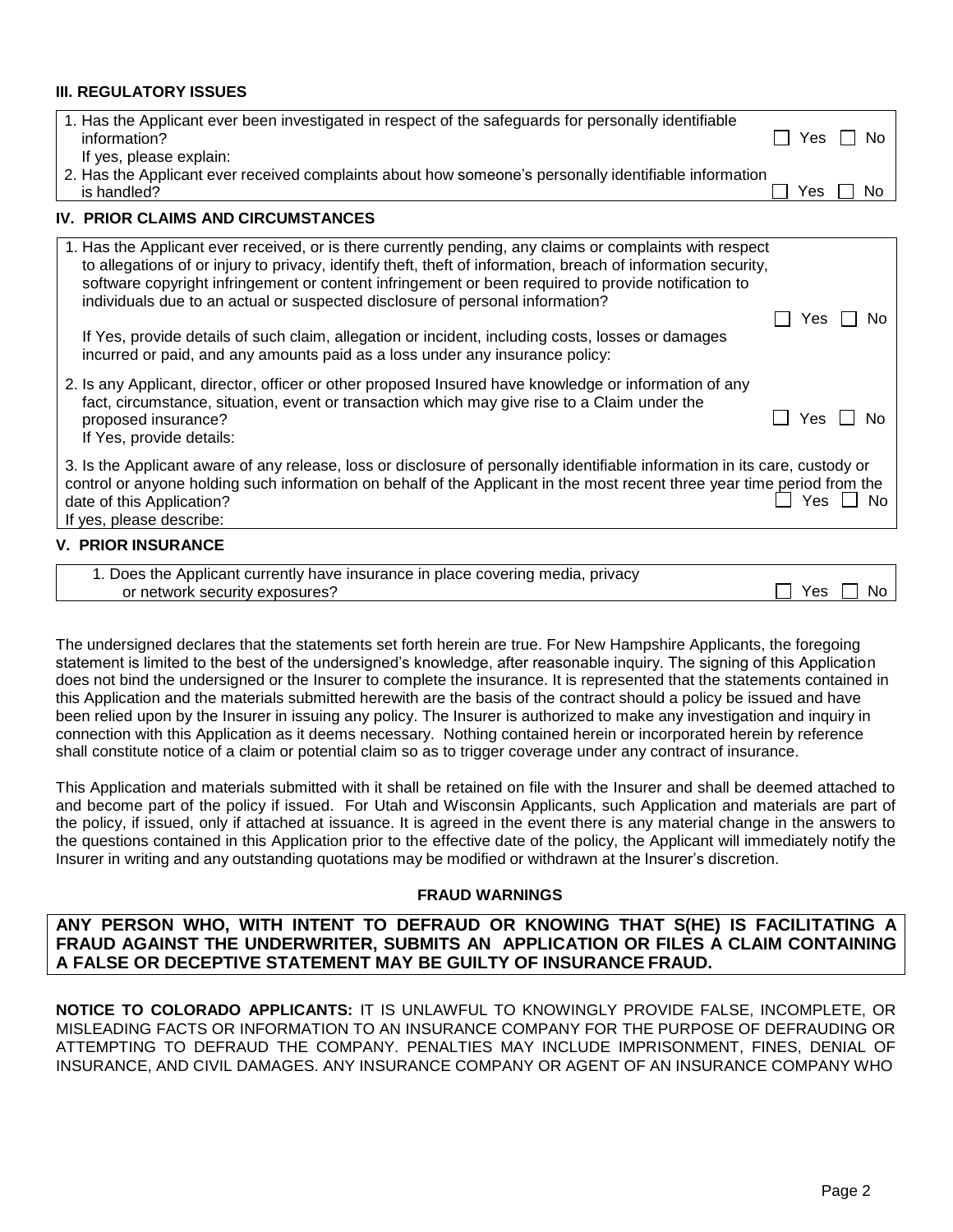KNOWINGLY PROVIDES FALSE, INCOMPLETE, OR MISLEADING FACTS OR INFORMATION TO A POLICYHOLDER OR CLAIMANT FOR THE PURPOSE OF DEFRAUDING OR ATTEMPTING TO DEFRAUD THE POLICYHOLDER OR CLAIMANT WITH REGARD TO A SETTLEMENT OR AWARD PAYABLE FROM INSURANCE PROCEEDS SHALL BE REPORTED TO THE COLORADO DIVISION OF INSURANCE WITHIN THE DEPARTMENT OF REGULATORY AGENCIES.

**NOTICE TO DISTRICT OF COLUMBIA APPLICANTS:** WARNING: IT IS A CRIME TO PROVIDE FALSE OR MISLEADING INFORMATION TO AN INSURER FOR THE PURPOSE OF DEFRAUDING THE INSURER OR ANY OTHER PERSON. PENALTIES INCLUDE IMPRISONMENT AND/OR FINES. IN ADDITION, AN INSURER MAY DENY INSURANCE BENEFITS IF FALSE INFORMATION MATERIALLY RELATED TO A CLAIM WAS PROVIDED BY THE APPLICANT.

**NOTICE TO FLORIDA APPLICANTS:** ANY PERSON WHO KNOWINGLY AND WITH INTENT TO INJURE, DEFRAUD, OR DECEIVE ANY INSURER FILES A STATEMENT OF CLAIM OR AN APPLICATION, INCLUDING ANY ATTACHED SUPPLEMENTAL QUESTIONNAIRE, CONTAINING ANY FALSE, INCOMPLETE OR MISLEADING INFORMATION IS GUILTY OF A FELONY IN THE THIRD DEGREE.

**NOTICE TO LOUISIANA AND MARYLAND APPLICANTS:** ANY PERSON WHO KNOWINGLY AND WILLFULLY PRESENTS A FALSE OR FRAUDULENT CLAIM FOR PAYMENT OF A LOSS OR BENEFIT OR WHO KNOWINGLY AND WILLFULLY PRESENTS FALSE INFORMATION IN AN APPLICATION FOR INSURANCE IS GUILTY OF A CRIME AND MAY BE SUBJECT TO FINES AND CONFINEMENT IN PRISON.

**NOTICE TO MAINE, TENNESSEE, VIRGINIA AND WASHINGTON APPLICANTS**: IT IS A CRIME TO KNOWINGLY PROVIDE FALSE, INCOMPLETE OR MISLEADING INFORMATION TO AN INSURANCE COMPANY FOR THE PURPOSE OF DEFRAUDING THE COMPANY. PENALTIES MAY INCLUDE IMPRISONMENT, FINES OR A DENIAL OF INSURANCE BENEFITS.

**NOTICE TO OKLAHOMA APPLICANTS:** ANY PERSON WHO KNOWINGLY, AND WITH INTENT TO INJURE, DEFRAUD OR DECEIVE ANY INSURER, MAKES ANY CLAIM FOR THE PROCEEDS OF AN INSURANCE POLICY CONTAINING ANY FALSE, INCOMPLETE OR MISLEADING INFORMATION IS GUILTY OF A FELONY.

**NOTICE TO PENNSYLVANIA APPLICANTS:** ANY PERSON WHO KNOWINGLY AND WITH INTENT TO DEFRAUD ANY INSURANCE COMPANY OR OTHER PERSON FILES AN APPLICATION FOR INSURANCE OR STATEMENT OF CLAIM CONTAINING ANY MATERIALLY FALSE INFORMATION OR CONCEALS FOR THE PURPOSE OF MISLEADING, INFORMATION CONCERNING ANY FACT MATERIAL THERETO COMMITS A FRAUDULENT INSURANCE ACT, WHICH IS A CRIME AND SUBJECTS SUCH PERSON TO CRIMINAL AND CIVIL PENALTIES.

**NOTICE TO NEW YORK AND KENTUCKY APPLICANTS:** ANY PERSON WHO KNOWINGLY AND WITH INTENT TO DEFRAUD ANY INSURANCE COMPANY OR OTHER PERSON FILES AN APPLICATION FOR INSURANCE OR STATEMENT OF CLAIMS CONTAINING ANY MATERIALLY FALSE INFORMATION, OR CONCEALS FOR THE PURPOSE OF MISLEADING, INFORMATION CONCERNING ANY FACT MATERIAL THERETO, COMMITS A FRAUDULENT INSURANCE ACT, WHICH IS A CRIME, AND SHALL ALSO BE SUBJECT TO A CIVIL PENALTY NOT TO EXCEED FIVE THOUSAND DOLLARS AND THE STATED VALUE OF THE CLAIM FOR EACH SUCH VIOLATION.

Signed:

Must be signed by corporate officer with authority to sign on Applicant's behalf

Printed Name:

Title:

Date: **Date: Date: Date: Date: Date: Date: Date: Date: Date: Date: Date: Date: Date: Date: Date: Date: Date: Date: Date: Date: Date: Date: Date: Date: Date: Date: Date:**



### **For more information, please contact:**

Independent Insurance Agents of New Mexico Phone: 505.999.5802 [iianmrisks@iianm.org](mailto:iianmrisks@iianm.org)

Arlington Roe, Program Administrator John Immordino Phone: 800.878.9891 Ext. 8732 [jimmordino@arlingtonroe.com](mailto:jimmordino@arlingtonroe.com)